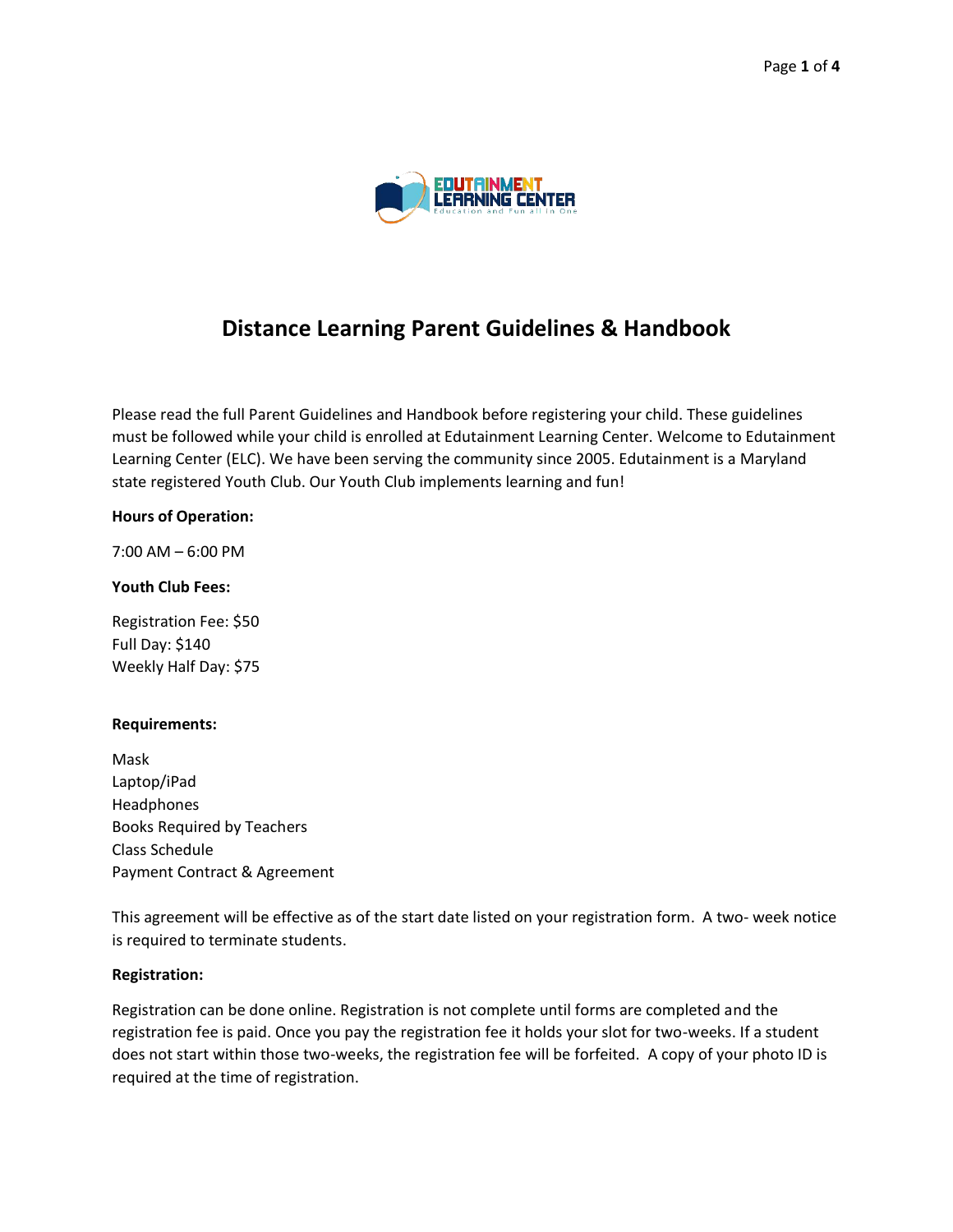## **Payments & Late Fees:**

Tuition is due on Friday's. You agree to pay your child's tuition every Friday, which automatically comes out of your account. You agree to pay one week's tuition on the Friday before the next week starts. If your tuition payment is returned for insufficient fund, there will be a \$35.00 fee applied to your account that can be paid by through our CashApp (\$youthavenues). Your child will be automatically terminated if your payment is not received by Monday morning. There is a \$10 late fee per day, until tuition is paid. Partial or split payments will not be accepted. Edutainment cannot guarantee your child's slot if he/she is terminated. Edutainment has a no-refund policy. All students must be picked up by 6:00 p.m. A late fee of \$1.00 per minute will be charged starting at 6:01 p.m. Late fees are due at the time of pick-up. If you are late five times during the school year, your child(ren) will be terminated from ELC. Your tuition payments must be set up online. Your first initial weekly payment must be paid on the Friday before your child starts on Monday.

# **Closing Dates:**

ELC will be CLOSED on the following dates and you will be responsible for your regular tuition:

Christmas Break (December 24th through December 31st) New Year's Eve News Year's Day (January 1st) Martin Luther King (January 17th) President's Day (February 21th) Easter Break (April 15th & April 18th) Memorial Day (May 30th)

Dates are subject to change.

#### **Inclement Weather**

An email will be sent for all inclement weather closings. Edutainment follows PG County Public School (Prince George's County residents) and Charles County Public School (Charles County residents) for inclement weather delays and closings. You are still required to pay full tuition during inclement weather closings.

#### **Withdrawal:**

You agree to give Edutainment a two-week withdrawal notice in writing, upon withdrawing your child from Edutainment. You understand that you must complete a withdrawal form and discuss your financial status with the supervisor to make certain that you have met all of your financial responsibilities. If this procedure is not followed, you will still be charged tuition for the two-week period. In the event of non-payment, collection action will be initiated and the parent/guardian will be responsible for all court fees and collection fees, including fees for collection agency. There are no deductions of weekly payments for absences, holidays, vacations, medical conditions, and inclement weather closings.

#### **Emergencies**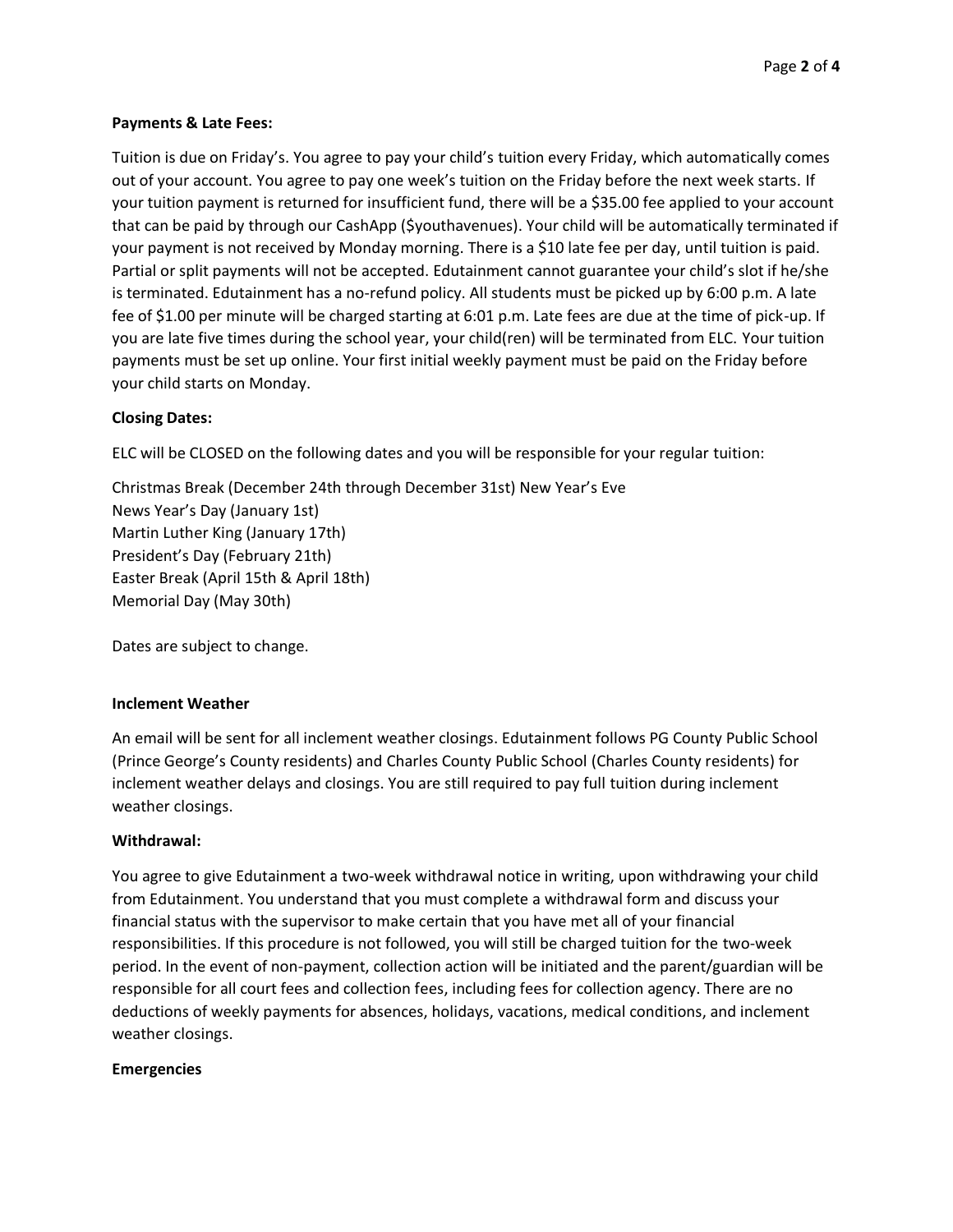In case of an emergency, you understand that every effort will be made to contact you. In EMERGENCIES requiring immediate medical attention, your child will be taken to the nearest hospital emergency room. You understand and authorize the responsible person at the center to have your child transported to that hospital.

## **CPR & First Aid:**

Our staff members are CPR & First Aid certified and will administer basic assistance until the medics arrive if needed.

## **Background Checks**

All staff undergoes an FBI and Maryland State Background check. All staff undergo a background check for child abuse and neglect through the Maryland State Department of Human Resources.

## **Arrival & Departures**

Upon arrival and departure staff will sign in and out. Each parent is required to bring his/her child into and out of the building and see that the child is under supervision of a staff member before leaving the premises.

## **Sick Policy**

Students will be refused admittance or sent home from the program due to any illness, which keeps them from participating in activities. In the event of a serious illness or suspected contagious disease, a physician's written permission slip is required for the child to return to the program. When notified of a child's illness, a parent must pick up the child within one hour. If the parent is unable to pick up the child, alternate arrangements must be made. If we cannot reach the parent, we will call the emergency contacts listed on the child's authorized to pick-up list.

# **Meals**

Students must have a non-perishable lunch and snack.

#### **Miscellaneous**

If a student brings any property from home, he/she is responsible for the item. Although, we take every precaution possible to protect everyone's property, ELC will not be responsible for any item brought from home that is lost or broken. If your child should accidentally take property from the center that does not look familiar, please return it. If any item in Edutainment is purposely broken, that child's parents will be responsible for paying for that item.

Edutainment prides itself on having a very progressive and interactive program. During these times, students' activities are sometimes photographed or videotaped. You give ELC permission to photograph your child's daily activities. These photos will be used for documentary purposes such as newsletters, handbooks, promotions, flyers, T.V. ads, brochures, and websites only.

# **Liability Release Authorization**